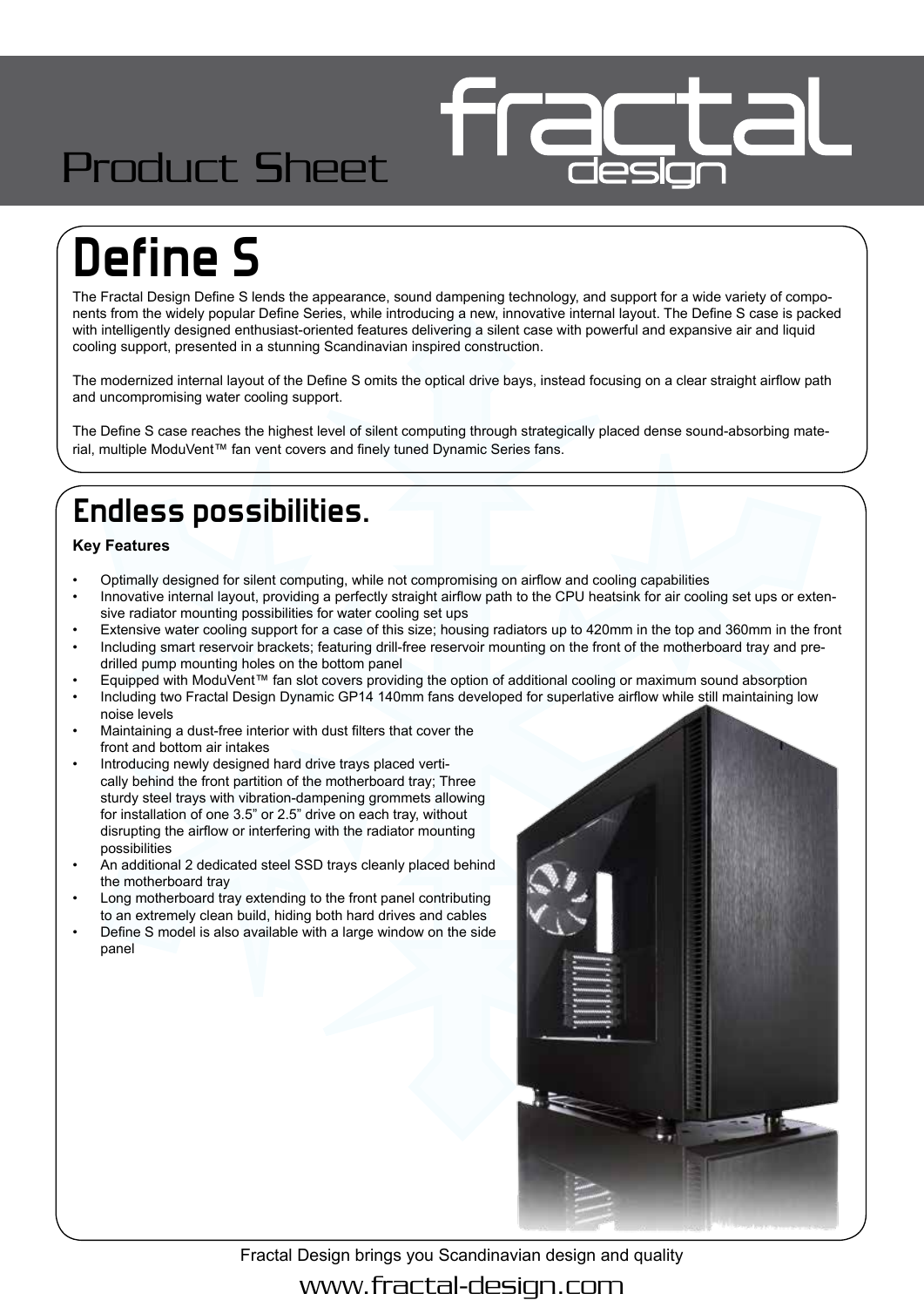

## Product Sheet

| <b>General Specifications</b>                  |                                                                                                                                                                                                                                                 |  |  |  |  |
|------------------------------------------------|-------------------------------------------------------------------------------------------------------------------------------------------------------------------------------------------------------------------------------------------------|--|--|--|--|
| Drive bay capacity                             | 3 - 3.5" HDD positions (can also accommodate 2.5"<br>units)<br>2 - Dedicated 2.5" SSD/HDD unit positions<br>$\bullet$                                                                                                                           |  |  |  |  |
| <b>Expansion slots</b>                         | $\overline{7}$<br>$\bullet$                                                                                                                                                                                                                     |  |  |  |  |
| Motherboard compatibility                      | <b>ATX</b><br>$\bullet$<br>Micro ATX<br>$\bullet$<br>Mini ITX<br>$\bullet$                                                                                                                                                                      |  |  |  |  |
| Cooling / Ventilation                          | 9 - Fan positions (2 Fractal Design Dynamic GP14<br>$\bullet$<br>140mm fans included)<br>8 fan positions on window model<br>$\bullet$<br>Filtered fan slots in front and bottom<br>$\bullet$<br>CPU coolers up to 180 mm in height<br>$\bullet$ |  |  |  |  |
| Front interface                                | 2 USB 3.0<br>$\bullet$<br>Audio in/out<br>$\bullet$<br>Power button with LED (blue)<br>HDD activity LED (blue)<br>٠<br><b>Reset button</b><br>$\bullet$                                                                                         |  |  |  |  |
| Power supply compatibility                     | ATX PSUs up to 180/170 mm with a bottom<br>$\bullet$<br>120/140mm fan installed<br>When not using any bottom fan location longer PSUs<br>$\bullet$<br>up to 300mm can be used                                                                   |  |  |  |  |
| Graphics card compatibility                    | Graphics cards up to 425 mm in length with front<br>$\bullet$<br>fans installed, without compromising HDD capacity<br>With a front radiator, maximum graphics card length<br>is reduced by the radiator thickness                               |  |  |  |  |
| Additional information                         | 20-40 mm of space for cable routing behind the<br>$\bullet$<br>motherboard plate<br>Velcro straps included for easy cable management<br>$\bullet$<br>Both side panel features smart captive thumbscrews<br>$\bullet$                            |  |  |  |  |
| <b>Colors Available</b>                        | <b>Black</b><br>$\bullet$                                                                                                                                                                                                                       |  |  |  |  |
| Case dimensions - W x H x D (mm)               | 233 x 451 x 520<br>$\bullet$                                                                                                                                                                                                                    |  |  |  |  |
| Case dimensions - with feet/protrusions/screws | 233 x 465 x 533                                                                                                                                                                                                                                 |  |  |  |  |
| Net weight (kg)                                | 9.1<br>$\bullet$                                                                                                                                                                                                                                |  |  |  |  |
| Net weight - window version (kg)               | 8.5<br>$\bullet$                                                                                                                                                                                                                                |  |  |  |  |
| Package dimensions - W x H x D (mm)            | 322 x 615 x 535<br>$\bullet$                                                                                                                                                                                                                    |  |  |  |  |
| Package weight - (kg)                          | 10.8<br>$\bullet$                                                                                                                                                                                                                               |  |  |  |  |
| Package weight - window version (kg)           | 10.2<br>$\bullet$                                                                                                                                                                                                                               |  |  |  |  |

### **Package contents**

Define S computer case

• Accessory Box

User manual

Fractal Design brings you Scandinavian design and quality

www.fractal-design.com